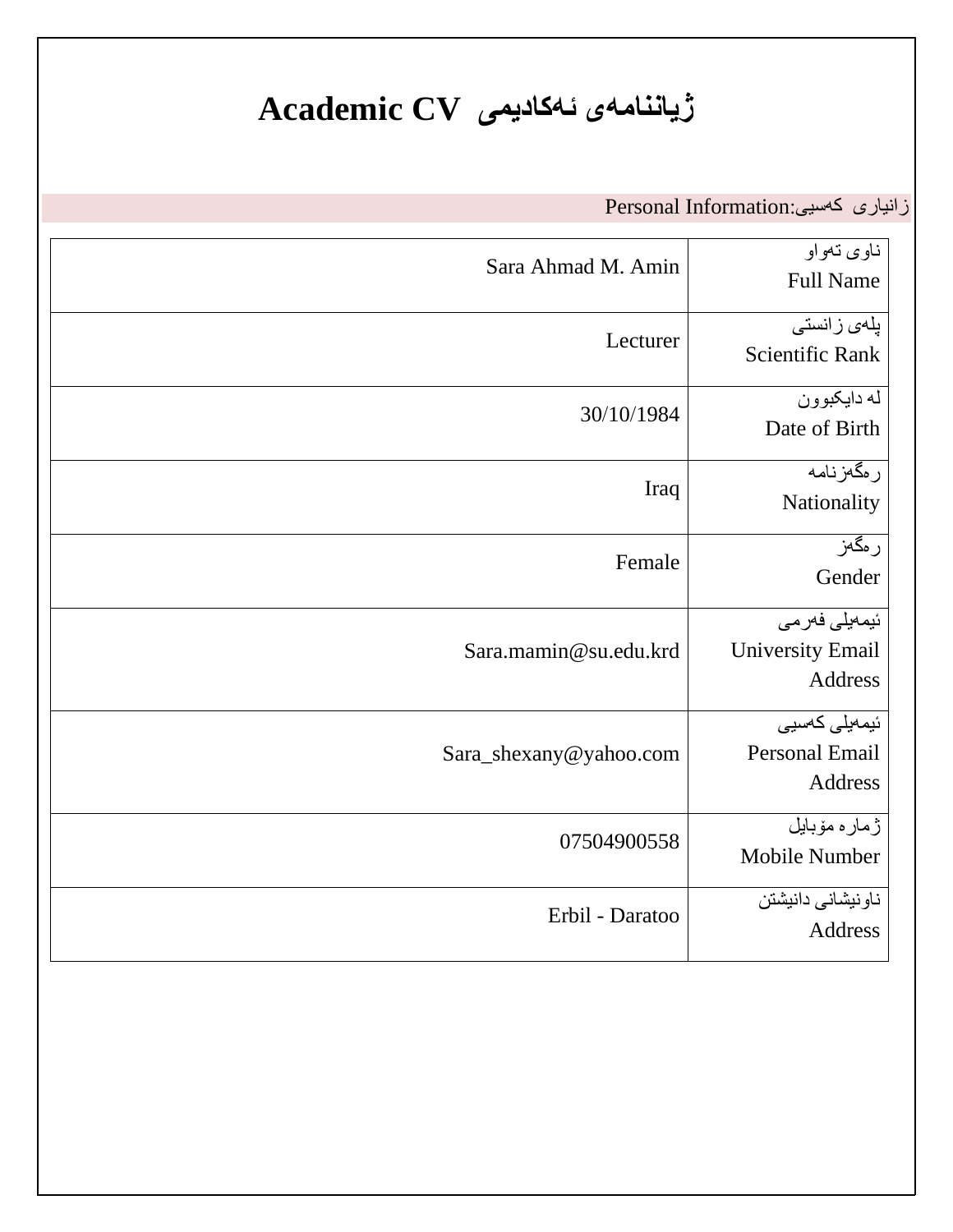|                                                                                                                                                                   | Degrees & Certificates :بروانامهكان                                      |
|-------------------------------------------------------------------------------------------------------------------------------------------------------------------|--------------------------------------------------------------------------|
| B.Sc of General Science - Salahaddin University - Erbil,<br>2007.                                                                                                 | بروانامه ، شوين/ولات، سال<br>Degree , Place, Year                        |
| Master, University of Salahaddin / Erbil, 2014.                                                                                                                   |                                                                          |
|                                                                                                                                                                   |                                                                          |
|                                                                                                                                                                   | ناونیشانی نامهی ماستهر /دکتورا Title of MA and PhD Thesis                |
| The Effectiveness of Using Mind Mapping on they<br>Achievement and Development of the Scientific<br>Attitudes for Eighth Basic Class Pupils in Science<br>Subject | ماستهر (ناونیشان به زمانی تویژینهوه)<br>Title of MA Thesis               |
|                                                                                                                                                                   | دکتور ا(ناونیشان به زمانی تویژینهوه)<br><b>Title of PhD Dissertation</b> |
|                                                                                                                                                                   | Specialization : پسپۆرى                                                  |
|                                                                                                                                                                   | ( General Science ) General $\tilde{\mathcal{S}}$ گشتی                   |
|                                                                                                                                                                   | ( Methodology of Teaching Science ) Specific 3 ورد                       |
|                                                                                                                                                                   | شارەزايى: Experience                                                     |
|                                                                                                                                                                   | ـ   له بوارى(in) ….                                                      |
| - Microsoft office word                                                                                                                                           |                                                                          |
| - Microsoft office Excel                                                                                                                                          |                                                                          |
| - Microsoft office power point                                                                                                                                    |                                                                          |
|                                                                                                                                                                   | زمانهكان: Languages                                                      |
| Kurdish                                                                                                                                                           | زمانی دایک:<br>Mother Language                                           |
|                                                                                                                                                                   |                                                                          |
| Arabic                                                                                                                                                            |                                                                          |
|                                                                                                                                                                   | 2 <sup>nd</sup> Language Y زمانی<br>زمانی ۳<br>3rd Language              |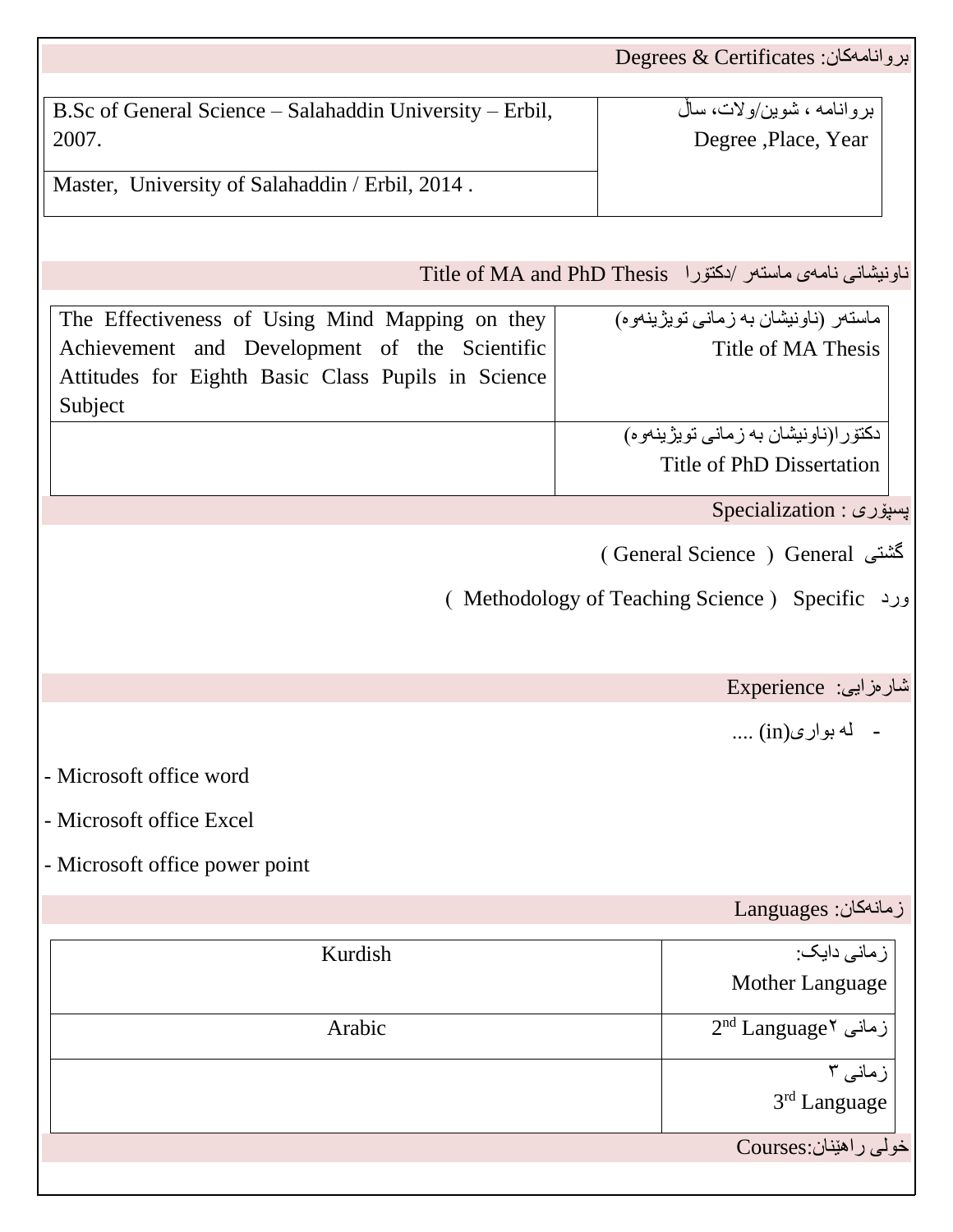| 1- CourseTraning (Methodology of Teaching),                   | ناونيشاني خول كؤنفرانس ، ماوه ، رێکەوت ، |
|---------------------------------------------------------------|------------------------------------------|
| 1,5 month, 2014,                                              | شوێن                                     |
| 2- Course English, 3 month, Britannia college of              | Course Title, duration, Date, place      |
| $English-Erbil.$                                              |                                          |
| <b>3.</b> Statistics and Statistical Data Analysis with SPSS, |                                          |
| GraphPad Prism, College of Science, Erbil.                    |                                          |
| 4. Second Educational Conference of College of                |                                          |
| Basic Educational In Kurdistan Region, one week,              |                                          |
| 27-28, 2019, college of Basic Sciense.                        |                                          |

|                                                                                                                                                                                                                                                               | -توپژينەوەي زانستى:(Scientific Research (Publications                                                    |
|---------------------------------------------------------------------------------------------------------------------------------------------------------------------------------------------------------------------------------------------------------------|----------------------------------------------------------------------------------------------------------|
| 1. the impact of the self-questioning strategy in<br>the development of creative thinking among fifth<br>graders in the science subject. <b>ZANCO Journal</b><br>of Humanity Science, Title (23), No. (3), Year<br>(2019).                                    | ناونیشانبی ، ژماره(بەرگ) ، ناوی گۆڤار ، سالْ<br>Title of Paper, No Publishing Year.,<br>Name of Journal, |
| 2. The Effectiveness of the Reciprocal Teaching<br>strategy in the development of reflective thinking<br>of the eight Basic class students in science for all.<br><b>Journal Psychological Research Center, Title</b><br>$(30)$ , No. $(3)$ , Year $(2019)$ . |                                                                                                          |
| 3. identifying the impact of the science learning<br>stations strategy on developing habits of mind<br>among seventh-grade students in 'Science'.<br><b>Journal of Intelligence Research, Title (14), No.</b><br>$(30)$ , Year $(2020)$ .                     |                                                                                                          |

سەرپەرشتى نامەی ماستەر و دكتورا : MA and/or PhD Supervision

ماستەر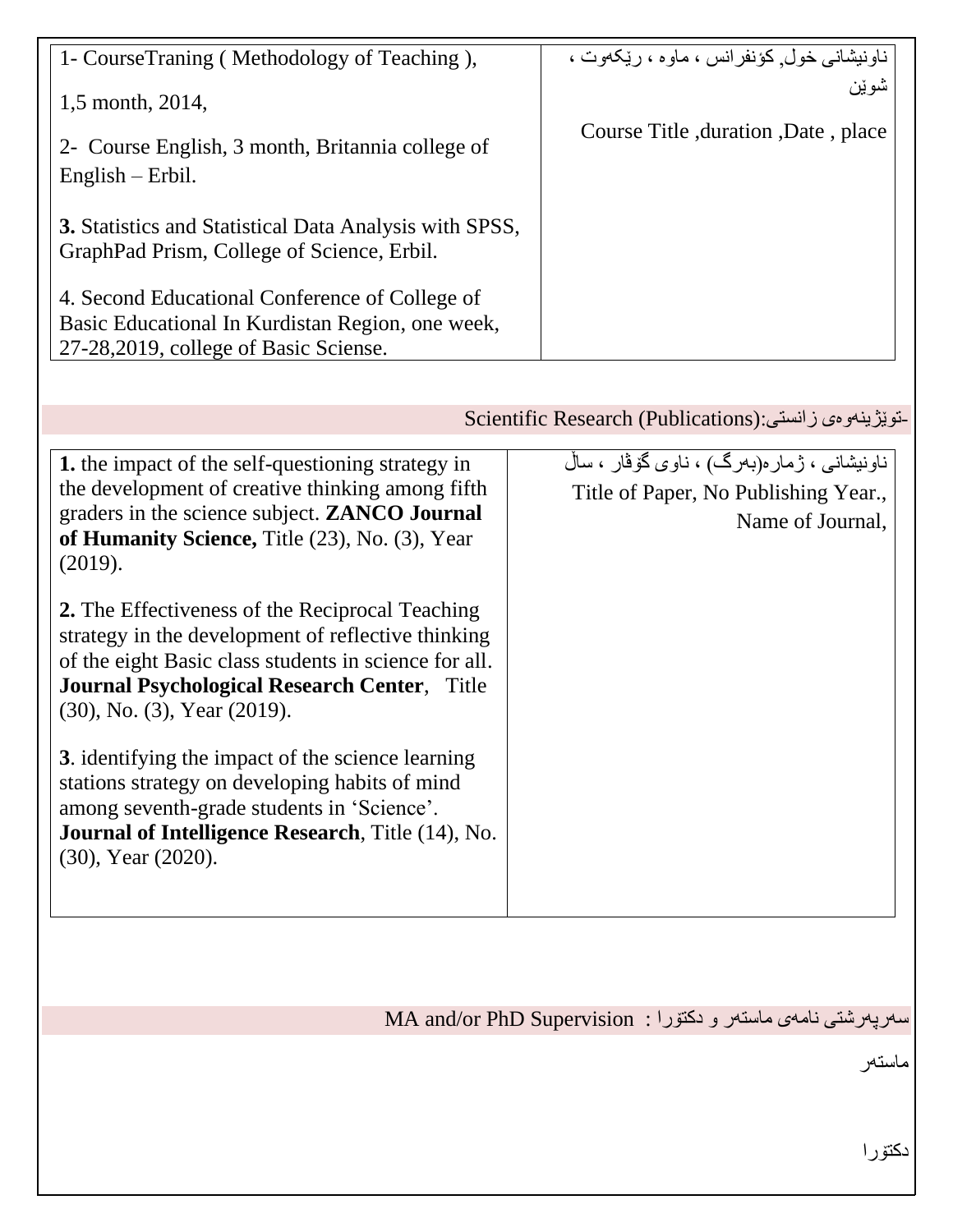|                                                                                                        | لنهزمووني كار: Work Experience                 |  |
|--------------------------------------------------------------------------------------------------------|------------------------------------------------|--|
| 1. بریاردمری بهشی زمانی عربی، کولیژی پهرومردهی                                                         | يۆست شوين، له ريكەوتى  تاكو                    |  |
| بنەرەتى، 12/18/ 2018 تاكو 2019/7/1 .                                                                   | Post, place, From to                           |  |
|                                                                                                        |                                                |  |
|                                                                                                        | Membership:ئەندامێتى                           |  |
|                                                                                                        | -يەكێتى مامۆستايان<br>Member                   |  |
|                                                                                                        | ـسەندېـكا                                      |  |
|                                                                                                        | ۔رێِکخراو<br>Member                            |  |
|                                                                                                        | لێڙنهکان: Committees                           |  |
|                                                                                                        | لمعسص ناستبي: وەزارەت ، زانكۆ ، كۆلنىژ ، بەش   |  |
| كۆلىژ .1                                                                                               |                                                |  |
|                                                                                                        | ۔مەبەستى لێژنە، شوێِن ، ژمارە و رێکەوتى فەرمان |  |
| .College of Basic Education, 2/2/3428, 25/9/2014, ليژنەی تۆمارى راژه.                                  |                                                |  |
| 2. 2011/2015, Education, 1/1/425, 19/1/2015, بِيكهيناني ليزنه,                                         |                                                |  |
| ليژنمي بەريومبردنىي تاقيكردنەومكانىي كۆتايى سال، كۆليژى پەرومردەي بنەرەتى، 1405/1/1 لە 3/7/9/3/7<br>3. |                                                |  |
| ليژنمي بىريومبردنىي تاقيكردنەومكانىي كۆتايى سال، كۆليژى پەرومردەي بنەرەتى، 2159/1/1 لە 2018/5/27 . 4   |                                                |  |
| ليژنمي رۆشنېيري كۆليژ ، كۆليژي پەروەردەي بنەرەتى، 5029/1/1 لە 24/ 10/ 2018 .5                          |                                                |  |
| لْمِرْنَّهِي بِيِشْوازِي قُوتَابِيانِي قَوْنَاغِي بِهِكْمِ، 1/1/ 4701 لَه 10/15 / 2018 .6.             |                                                |  |
| بِيكهيناني ليژنەي ريكخستنى كتيبخانەي كۆليژ ، 1/1/1/1 لە 2019/1/6 .7                                    |                                                |  |
| $2.$ بەش                                                                                               |                                                |  |
|                                                                                                        |                                                |  |
| .General science, 3/1/213, 11/5/2015, دمستنيشانكردني ليژنەي گفتوگز .1                                  |                                                |  |
| 2. google education , General science, 1/1/5779, 14/12/2014.                                           |                                                |  |
| ,3 General science, 1/1/3825, 20/9/2015. يەر ەپيدانى پرۆگرام.                                          |                                                |  |
| .General science, 3/1/213, 20/5/2016, دمستنيشانكردني ليژنهي گفتوگو .4                                  |                                                |  |
| ليژنمي تاوتويكردني تويژينموهي دهرچوني قوتابياني قوناغي چوار مم، 307/2 له 1/16/ 2018 . 5                |                                                |  |
| ليژنمي دياريكردني سەرپەرشتياري پەروەردەيي و زانستى قوتابياني قوناغي چوارەم، 718/2 لە 719/2/11 .6.      |                                                |  |